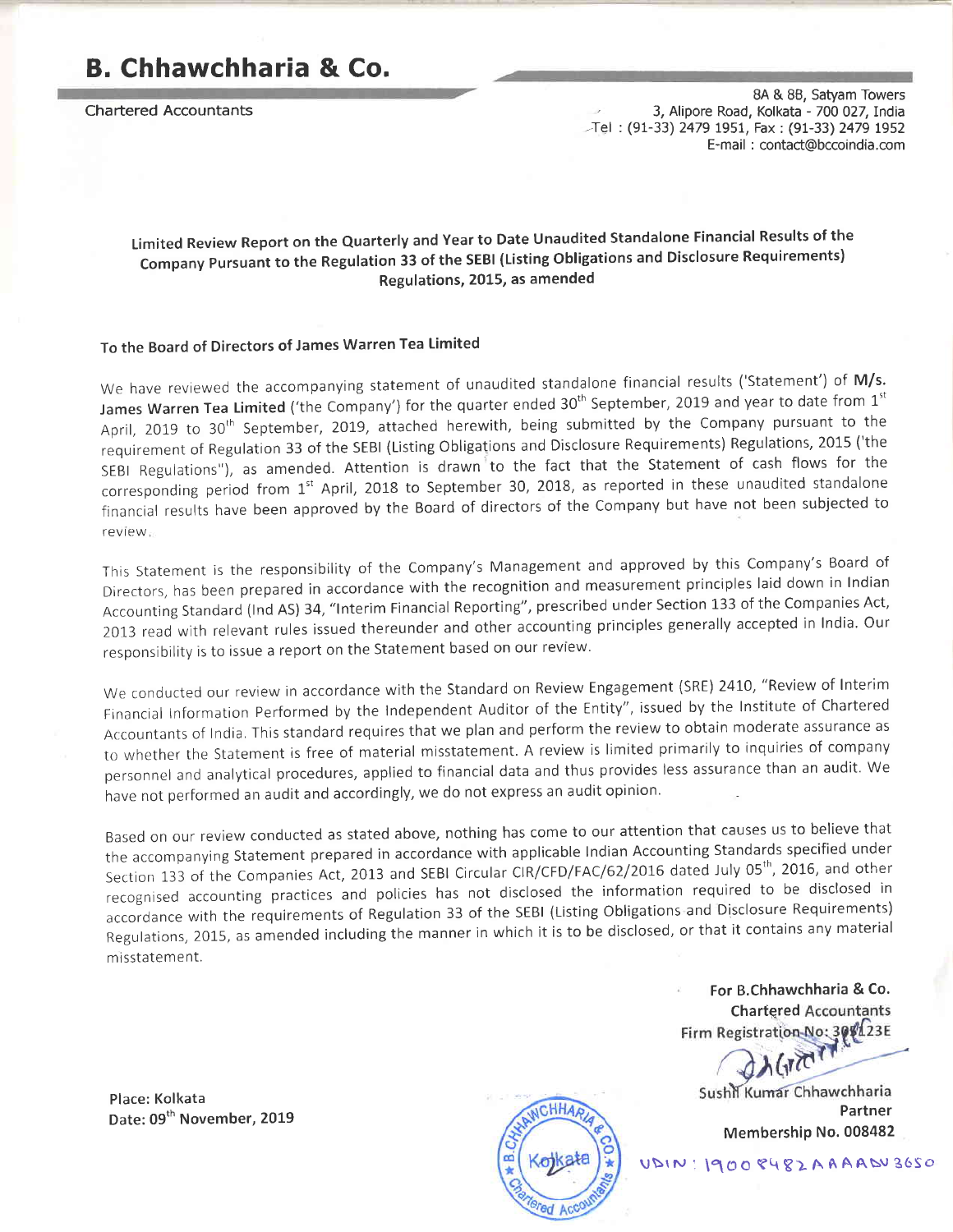

CIN: L15491AS2009PLC009345

Registered Office : Dhoedaam Tea Estate, P.O. Borahapjan, Dist. Tinsukia, Assam 786150, Tel: 03759-247922 Corporate Office : 12, Pretoria Street, Kolkata 700071 Telephone: 91-33-4034 1000 Tele fax: 91-33-4034 1015 Email: investors@jameswarrentea.com Website: www.jameswarrentea.com

Statement of Un-Audited Standalone Financial Results for the Quarter and Half-Year Ended 3Oth September, 2019

|    |                                                                                                                                                                                                                                                                       |                                 |                                              |                                                                             |                                                                  |                                                                   | (₹ in lakhs)                            |
|----|-----------------------------------------------------------------------------------------------------------------------------------------------------------------------------------------------------------------------------------------------------------------------|---------------------------------|----------------------------------------------|-----------------------------------------------------------------------------|------------------------------------------------------------------|-------------------------------------------------------------------|-----------------------------------------|
|    | <b>Particulars</b>                                                                                                                                                                                                                                                    | 3 months ended<br>on 30/09/2019 | Preceding 3<br>months ended on<br>30/06/2019 | Corresponding 3<br>months ended In<br>the previous year<br>on<br>30/09/2018 | Year to date for<br>the current<br>period ended<br>on 30/09/2019 | Year to date for<br>the previous<br>period ended<br>on 30/09/2018 | Previous Year<br>ended on<br>31/03/2019 |
|    |                                                                                                                                                                                                                                                                       | <b>Un-Audited</b>               | <b>Un-Audited</b>                            | <b>Un-Audited</b>                                                           | <b>Un-Audited</b>                                                | <b>Un-Audited</b>                                                 | <b>Audited</b>                          |
|    | <b>Revenue from Operations</b><br>Other Income                                                                                                                                                                                                                        | 5.160.01                        | 3.377.87                                     | 5.316.59                                                                    | 8,537.88                                                         | 8,620.74                                                          | 14,468.40                               |
| Ш  | Total Revenue (I+II)                                                                                                                                                                                                                                                  | 56.81<br>5,216.82               | 67.60<br>3,445.47                            | 58.84                                                                       | 124.41                                                           | 125.35                                                            | 429.11                                  |
| IV | Expenses:                                                                                                                                                                                                                                                             |                                 |                                              | 5,375.43                                                                    | 8,662.29                                                         | 8,746.09                                                          | 14,897.51                               |
|    | (a) Cost of materials consumed<br>(b) Purchases of Stock-in-Trade<br>(c) Changes in inventories of finished goods, work-in-progress and stock in<br>trade                                                                                                             | (1,702,52)                      | (1,018.86)                                   | (1,413,37)                                                                  | (2,721,38)                                                       | (2,654,30)                                                        | (12.61)                                 |
|    | (d) Employee benefits expense<br>(e) Finance Costs                                                                                                                                                                                                                    | 3,227.68                        | 2,727.00                                     | 2.969.87                                                                    | 5,954.68                                                         | 5,892.16                                                          | 9,774.29                                |
|    | (f) Depreciation & Amortisation Expenses                                                                                                                                                                                                                              | 84.11                           | 79.96                                        | 85.63                                                                       | 164.07                                                           | 163 25                                                            | 307.36                                  |
|    | (g) Other Expenses                                                                                                                                                                                                                                                    | 1,188.92                        | 1,188.87                                     | 1,390.39                                                                    | 2,377.79                                                         | 2.608.31                                                          | 4,264.08                                |
| v  | <b>Total expenses</b><br>Profit/ (Loss) before exceptional items and tax (III-IV)                                                                                                                                                                                     | 2,798.19                        | 2,976.97                                     | 3,032.52                                                                    | 5,775.16                                                         | 6,009.42                                                          | 14,333.12                               |
|    |                                                                                                                                                                                                                                                                       | 2,418.63                        | 468,50                                       | 2,342.91                                                                    | 2,887.13                                                         | 2,736.67                                                          | 564.39                                  |
|    | VI Exceptional items                                                                                                                                                                                                                                                  |                                 |                                              |                                                                             |                                                                  |                                                                   |                                         |
|    | VII Profit/ (Loss) before tax (V+VI)                                                                                                                                                                                                                                  | 2,418.63                        | 468,50                                       | 2,342.91                                                                    | 2,887.13                                                         | 2,736.67                                                          | 564.39                                  |
|    | <b>VIII Tax expenses</b>                                                                                                                                                                                                                                              |                                 |                                              |                                                                             |                                                                  |                                                                   |                                         |
|    | (1) Current Tax                                                                                                                                                                                                                                                       | 445.00                          | 120.00                                       | 480.22                                                                      | 565.00                                                           | 503.50                                                            | 85.00                                   |
|    | (2) Deferred Tax                                                                                                                                                                                                                                                      | 117.39                          | (13, 48)                                     | 49.64                                                                       | 103 91                                                           | 110.79                                                            | 76.17                                   |
|    | IX Profit/(Loss) for the period (VII-VIII)                                                                                                                                                                                                                            | 1,856.24                        | 361,98                                       | 1,813.05                                                                    | 2,218.22                                                         | 2,122.38                                                          | 403.22                                  |
|    | X Other Comprehensive Income                                                                                                                                                                                                                                          |                                 |                                              |                                                                             |                                                                  |                                                                   |                                         |
|    | A (I) Items that will not be reclassified to profit or loss<br>i. Remeasurements of the defined benefit plans<br>ii. Equity Instruments through Other Comprehensive<br>Income<br>(II) Income tax relating to items that will not be<br>reclassified to profit or loss | (128.23)<br>(13.83)<br>15.00    | (128.24)<br>(58.23)<br>50.00                 | 55.73<br>7.22<br>(9.78)                                                     | (256.47)<br>(72.06)<br>65.00                                     | 111.46<br>5.38<br>(21.50)                                         | (512.95)<br>(3.53)<br>60.00             |
|    | B (I) Items that will be reclassified to profit or loss                                                                                                                                                                                                               |                                 |                                              |                                                                             |                                                                  |                                                                   |                                         |
|    | (II) Income tax relating to items that will be reclassified to                                                                                                                                                                                                        |                                 |                                              |                                                                             |                                                                  | $\overline{\phantom{a}}$                                          |                                         |
|    | profit or loss                                                                                                                                                                                                                                                        |                                 |                                              |                                                                             |                                                                  |                                                                   |                                         |
|    | XI Total Comprehensive Income for the period (Comprising Profit / (Loss)<br>and Other Comprehensive Income for the period) (IX+X)<br>XII Paid - up Equity Share Capital (Face value per share ₹ 10/-)                                                                 | 1,729.18                        | 225.51                                       | 1,866.22<br>930.08                                                          | 1,954.69                                                         | 2,217.72                                                          | (53.26)                                 |
|    | XIII Eamings per share (not annualised)                                                                                                                                                                                                                               | 697.91                          | 930.08                                       |                                                                             | 697.91                                                           | 930.08                                                            | 930.08                                  |
|    | (a) Basic                                                                                                                                                                                                                                                             | 25.76                           | 3.89                                         | 19.49                                                                       | 26.89                                                            | 2282                                                              | 4.34                                    |
|    | (b) Diluted                                                                                                                                                                                                                                                           | 25.76                           | 3.89                                         | 19.49                                                                       | 26.89                                                            | 22.82                                                             | 4.34                                    |

#### NOTES

 $\mathbf{I}$ This Statement has been prepared in accordance with the Companies (Indian Accounting Standards) Rules, 2015 (Ind AS) as amended by the Companies (Indian Accounting Standards)<br>(Amended) Rules,2016 as prescribed under sectio

 $\overline{2}$ with requirements of SEBI's circular dated July 5, 2016, Ind AS and Schedule III (Division II) to the Companies Act, 2013 applicable to Companies that are required to comply with Ind AS.<br>Tea Industry being seasonal in natu

3

4 5 ultivation, Manufacturing and selling of Tea, being primary segment and all other activities revolve around the main activity.<br>Financial Results for the Quarter and Half-Year ended on 30th September, 2019 as required in te (Listing Obligations and Disclosure Requirements) Regulations, 2015 and the report was placed before the Board and the same was noted. Cash flow statement for the half year ended 30th September, 2018 are approved by the board of directors of the company but has not been subjected to review by the statutory auditors. Management has exercised necessary due diligence to ensure that the financial results provide a true & fair view of its affairs.

6 As reported in the results for the quarter ended June 2019, the payout for buy back of 23,21,662 Equity shares has been made during the current quarter and consequent accounting effect with<br>compliance thereof made.

Previous year/ period figures have been regrouped/rearranged, wherever necessary to make them comparable with the current period figures.

The aforesaid Un-Audited Standalone Financial Results have been reviewed by the Audit Committee and approved by the Board at its Meeting held on 9th November, 2019. 8



ANIL KUMAR RUIA (Chairman) DIN 00236660

Place: Kolkata Dated: gth day of November, 2019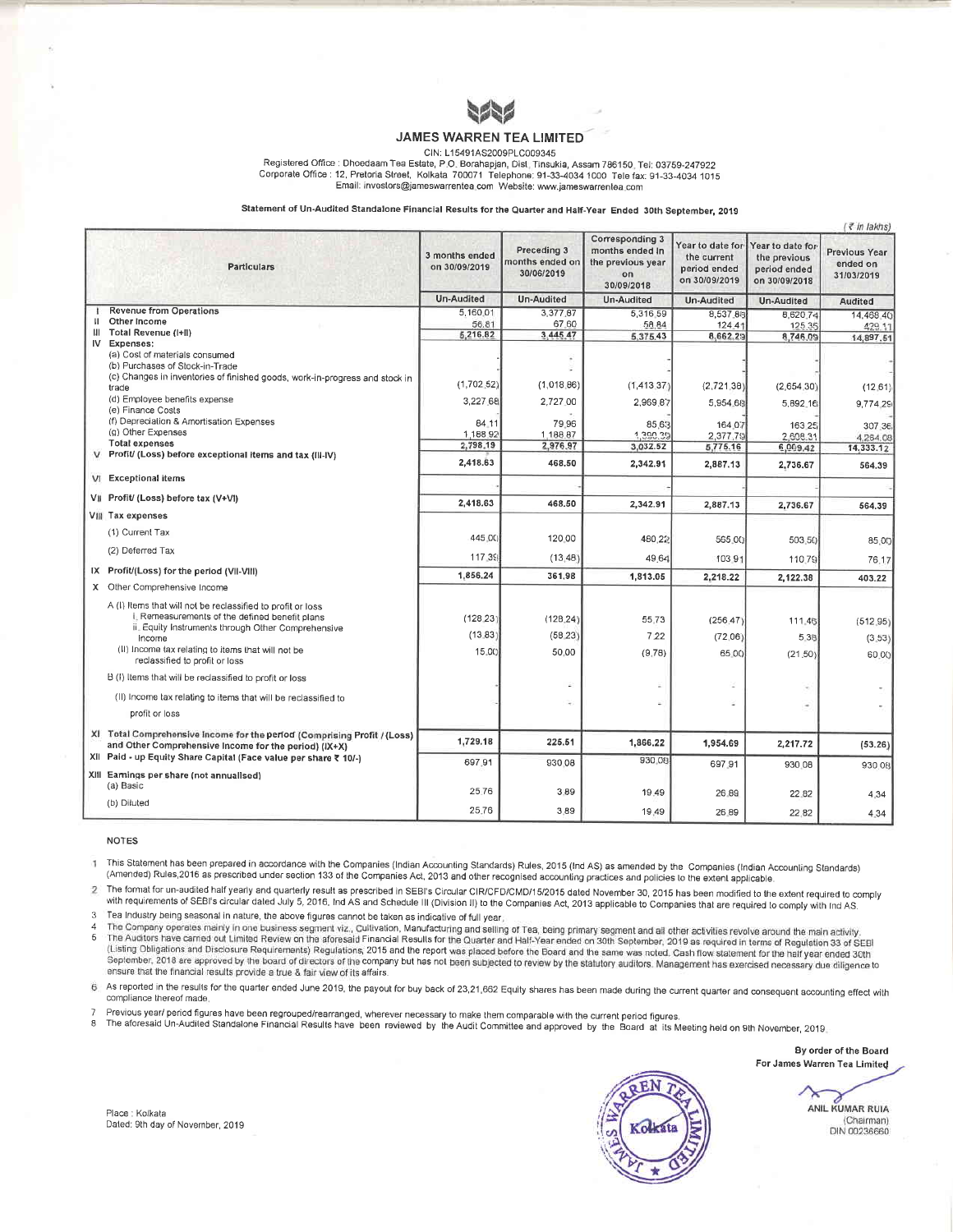

CIN: L15491AS2009PLC009345

Registered Office : Dhoedaam Tea Estate, P.O. Borahapjan, Dist. Tinsukia, Assam 786150. Tel: 03759-247922<br>Corporate Office : 12, Pretoria Street, Kolkata 700071 Telephone: 91-33-40341000 Tele fax: 91-33-40341015 Email: investors@jameswarrentea.com Website: www.jameswarrentea.com

# Statement of Standalone Assets And Liablilities as at 30th September, 2019

|     |                                                                         |                                     | $(\bar{z}$ in lakhs)                    |
|-----|-------------------------------------------------------------------------|-------------------------------------|-----------------------------------------|
|     |                                                                         |                                     | <b>Standalone</b>                       |
|     | <b>Particulars</b>                                                      | As at half year<br>ended 30/09/2019 | As at previous year<br>ended 31/03/2019 |
|     |                                                                         | <b>Un-Audited</b>                   | <b>Audited</b>                          |
|     | <b>ASSETS</b><br>(1) Non-current assets                                 |                                     |                                         |
|     | (a) Property, Plant and Equipment                                       | 4580.10                             |                                         |
|     | (b) Capital work-in-progress                                            | 751.62                              | 4287.80                                 |
|     | (c) Intangible assets                                                   | 2.87                                | 1194.48<br>3.41                         |
|     | (d) Financial Assets                                                    |                                     |                                         |
|     | (i) Investments                                                         | 2753.14                             | 4463.04                                 |
|     | (ii) Loans                                                              | 162.80                              |                                         |
|     | (e) Non-current tax assets (net)                                        |                                     | 162.30                                  |
|     | (f) Other non-current assets                                            | 197.92                              | 212.35                                  |
|     | <b>Total Non-current assets</b>                                         | 8.53                                | 8.53                                    |
| (2) | <b>Current assets</b>                                                   | 8456.98                             | 10331.91                                |
|     | (a) Inventories                                                         |                                     |                                         |
|     | (b) Biological Assets other than bearer plants                          | 3470.84                             | 781.63                                  |
|     | (c) Financial Assets                                                    | 138.90                              | 78.81                                   |
|     |                                                                         |                                     |                                         |
|     | (i) Investments<br>(ii) Trade receivables                               | 457.40                              | 3821.53                                 |
|     | (iii) Cash and cash equivalents                                         | 2199.00                             | 140.23                                  |
|     | (iv) Loans                                                              | 464.10                              | 109.78                                  |
|     | (v) Others financial assets                                             | 904.86                              | 903.09                                  |
|     | (d) Current Tax Assets (Net)                                            | 69.40                               | 49.95                                   |
|     | (e) Other current assets                                                | 526.91                              | 539.08                                  |
|     | <b>Total Current assets</b>                                             | 8231.41                             | 6424.10                                 |
|     | <b>Total Assets</b>                                                     | 16688.39                            | 16756.01                                |
|     | <b>EQUITY AND LIABILITIES</b>                                           |                                     |                                         |
|     | $(1)$ Equity                                                            |                                     |                                         |
|     | (a) Equity Share capital                                                | 697.91                              | 930.08                                  |
|     | (b) Other Equity<br><b>Total Equity</b>                                 | 9946.35                             | 10429.41                                |
|     | Liabilities                                                             | 10644.26                            | 11359.49                                |
|     | (2) Non-current liabilities                                             |                                     |                                         |
|     | (a) Financial Liabilities                                               |                                     |                                         |
|     | (i) Borrowings                                                          |                                     |                                         |
|     | (ii) Trade payables                                                     |                                     |                                         |
|     | (iii) Other financial liabilities                                       |                                     |                                         |
|     | (b) Provisions                                                          | 1605.34                             | 1436.73                                 |
|     | (c) Deferred tax liabilities (Net)<br>(d) Other non-current liabilities | 404.24                              | 300.33                                  |
|     | <b>Total Non-current liabilities</b>                                    | 218.11                              | 228.15                                  |
| (3) | <b>Current liabilities</b>                                              | 2227.69                             | 1965.21                                 |
|     | (a) Financial Liabilities                                               |                                     |                                         |
|     | (i) Borrowings                                                          |                                     |                                         |
|     | (ii) Trade payables                                                     |                                     |                                         |
|     | Total Outstanding dues to Micro Enterprises and Small Enterprises       |                                     |                                         |
|     | Total Outstanding dues to Creditors other than Micro Enterprises and    |                                     |                                         |
|     | <b>Small Enterprises</b>                                                | 1110.81                             | 997.88                                  |
|     | (iii) Other financial liabilities                                       | 1148.40                             | 722.36                                  |
|     | (b) Provisions                                                          | 886.51                              | 1509.90                                 |
|     | (c) Current Tax Liabilities (Net)<br>(d) Other current liabilities      | 494.61                              |                                         |
|     | <b>Total Current liabilities</b>                                        | 176.11                              | 201.17                                  |
|     | <b>Total Equity and Liabilities</b>                                     | 3816.44                             | 3431.31                                 |
|     |                                                                         | 16688.39                            | 16756.01                                |

 $\sqrt{\frac{1}{2} \cdot \frac{1}{2}}$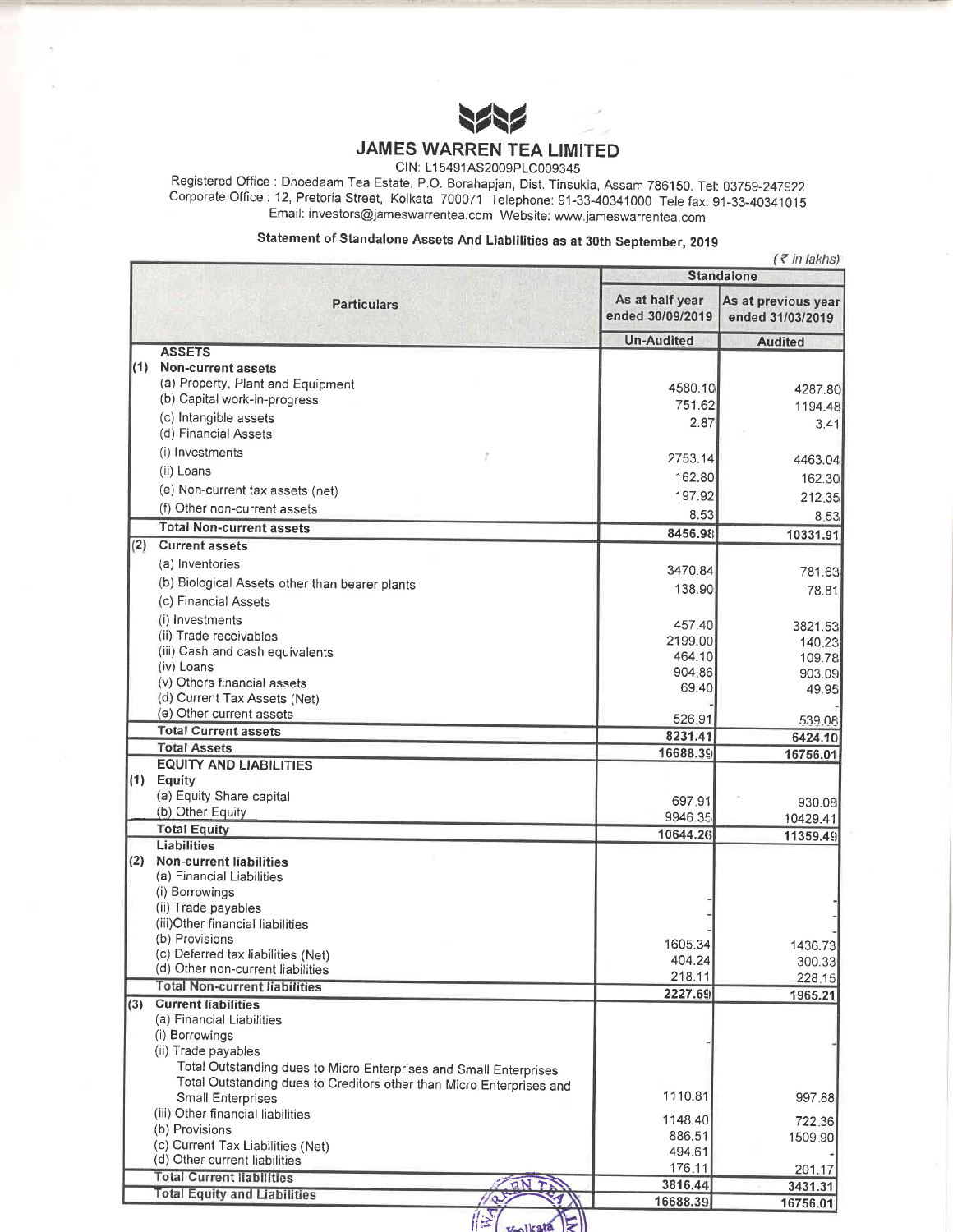

#### CIN: L15491AS2009PLC009345

Registered Office : Dhoedaam Tea Estate, P.O. Borahapjan, Dist. Tinsukia, Assam 786150. Tel: 03759-247922 Corporate Office: 12, Pretoria Street, Kolkata 700071 Telephone: 91-33-40341000 Tele fax: 91-33-40341015 Email: investors@jameswarrentea.com Website: www jameswarrentea.com

#### Unaudited Standalone Cash Flow for six months ended 30th September, 2019

| <b>Particulars</b>                                     | As at half year ended<br>30/09/2019 | $($ ₹ in lakhs)<br>As at previous half year<br>ended 30/09/2018 |
|--------------------------------------------------------|-------------------------------------|-----------------------------------------------------------------|
|                                                        | Un-Audited                          | Un-Audited                                                      |
| A. CASH FLOWS FROM OPERATING ACTIVITIES                |                                     |                                                                 |
| Profit before Tax                                      | 2,887.13                            | 2,736.67                                                        |
| <b>Adjustments for:</b>                                |                                     |                                                                 |
| Depreciation and Amortisation Expense                  | 164.07                              | 163.25                                                          |
| Interest Income                                        | (62.31)                             | (81.22)                                                         |
| Dividend Income                                        | (4.11)                              | (6.23)                                                          |
| Finance cost                                           |                                     |                                                                 |
| Leave Encashment                                       | ٠                                   | ×,                                                              |
| Gratuity                                               |                                     |                                                                 |
| (Profit) /Loss on sale of assets                       | $\overline{\phantom{a}}$            | $\overline{\phantom{a}}$                                        |
| (Profit)/ Loss on sale of customer contracts           | ÷.                                  | $\equiv$                                                        |
| (Profit)/Loss from Partnership firm                    | ×.                                  | $\overline{\phantom{a}}$                                        |
| Liabilities no longer required written back            | (0.01)                              | Ξ                                                               |
| Profit on Disposal of Fixed Assets (Net)               | ÷.                                  | $\frac{1}{2}$                                                   |
| Bad Debts, Advances, etc. written off                  | 2.56                                |                                                                 |
| (Profit) /Loss on sale of Investments                  | (43.47)                             | (35.79)                                                         |
| Fair Value Gain on Investment                          | 57.78                               | 101.53                                                          |
| Changes in Fair Value of Biological Assets             | (60.08)                             | (82.25)                                                         |
| Provision for doubtful debt                            | (12.16)                             | (10.80)                                                         |
| Others                                                 |                                     |                                                                 |
| Operating profit before working capital changes        | 2,929.40                            | 2,785.16                                                        |
| Adjustments for Changes in Working Capital:            |                                     |                                                                 |
| Trade receivables, loan and advances and other assets  | (2,039.28)                          | (2,352.48)                                                      |
| Inventories                                            | (2,689.21)                          | (2,478.97)                                                      |
| Trade payables, other liabilities and provisions       | (207.40)                            | 784.50                                                          |
| Cash generated from operations                         | (2,006.49)                          | (1, 261.79)                                                     |
| Direct Taxes paid (net of Refunds)                     | 9.04                                | 86.59                                                           |
| Net Cash Flows (Used in) Operating Activities          | (1,997.45)                          | (1, 175.20)                                                     |
| <b>B. CASH FLOWS FROM INVESTING ACTIVITIES</b>         |                                     |                                                                 |
| Purchases of property, plant and equipment, intangible |                                     |                                                                 |
| assets                                                 | (12.96)                             | (124.60)                                                        |
| Sales of property, plant and equipment                 | $\mathcal{L}_{\mathcal{A}}$         | ×                                                               |
| Realisation from sale of customer contracts            |                                     |                                                                 |
| Purchase of Non-current investment                     | (51.10)                             | (81.37)                                                         |
| <b>Purchase of Current Investments</b>                 | (3,600.00)                          | (5,475.00)                                                      |
| Proceeds from Sale of Non-Current Investments          | 1,621.59                            | 834.58                                                          |
| Proceeds from Sale of Current Investments              | 7,017.17                            | 6,299.26                                                        |
| Capital (Deposit) / Withdrawn from Partnership firm    |                                     |                                                                 |
| Proceeds upon maturity of Fixed Deposits with Banks    | $\overline{\phantom{a}}$            | ÷                                                               |
| Capital Expenditure on fixed assets, including capital |                                     |                                                                 |
| advances                                               | ٠                                   |                                                                 |
| Investment in Fixed Deposits with Banks                |                                     |                                                                 |
| Interest received                                      | 42.87                               | 46.94                                                           |
| Dividend received                                      | 4.11                                | 6.23                                                            |
| Net Cash Flows (Used In) / From Investing Activities   | 5,021.68                            | 1,506.04                                                        |
|                                                        |                                     |                                                                 |
| C. CASH FLOWS FROM FINANCING ACTIVITIES                |                                     |                                                                 |
| Repayment of short term borrowings (Net)               | ¥.                                  | ¥.                                                              |
| Repayment of long term borrowings (Net)                | ۰                                   | $\bullet$                                                       |
| <b>Finance Cost</b>                                    |                                     | ٠                                                               |
| Payment towards Buyback of Shares                      | (2,669.91)                          | w.                                                              |
| Net Cash Flows From / (Used In) Financing Activities   | (2,669.91)                          | ¥                                                               |
| D. Net Changes in Cash and Cash Equivalents            |                                     |                                                                 |
| $(A)+(B)+(C)$                                          | 354.32                              | 330.84                                                          |
| <b>Opening Cash and Cash Equivalent</b>                | 109.78                              | 237.99                                                          |
| <b>Closing Cash and Cash Equivalent</b>                | 464.10                              | 568.83                                                          |
|                                                        |                                     |                                                                 |

 $616$ 

 $\partial^2$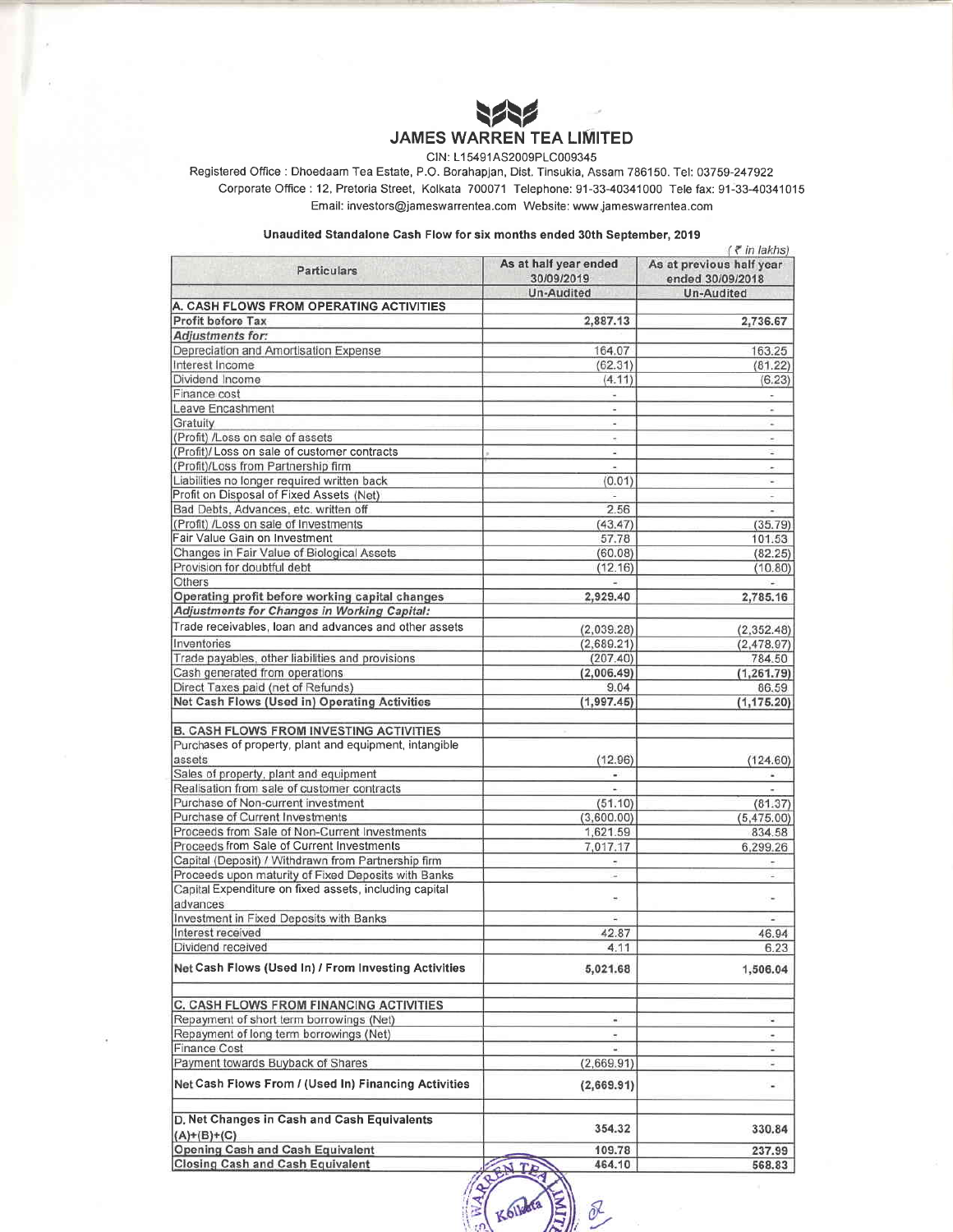# B. Chhawchharia & Co.

**Chartered Accountants** 

8A & 8B, Satyam Towers 3, Alipore Road, Kolkata - 700 027, India Tel : (91-33) 2479 1951, Fax : (91-33) 2479 1952 E\_ma il : contact@bccoindia.com

# Limited Review Report on the Quarterly and Year to Date Unaudited Consolidated Financial Results of the company Pursuant to the Regulation 33 of the SEBI (Listing Obligations and Disclosure Requirements) Regulations, 2015, as amended

### To the Board of Directors of James Warren Tea Limited

We have reviewed the accompanying statement of unaudited consolidated financial results ('Statement') of M/s.<br>James Warren Tea Limited ('the Company') and its Joint Venture for the quarter ended  $30^{th}$  September, 2019 an

This Statement is the responsibility of the Company's Management and approved by this Company's Board of Directors, has been prepared in accordance with the recognition and measurement principles laid down in Indian Accoun

We conducted our review of the Statement in accordance with the Standard on Review Engagements (SRE) 2410<br>
"Review of Interim Financial Information Performed by the Independent Auditor of the Entity", issued by the<br>
Insti

2019 issued by the Securities and Exchange Board of India under Regulation 33(8) of the Listing Regulations, to the<br>extent applicable.

Attention is drawn to Note 6 to the fact that the consolidated figures for the corresponding Quarter ended 30<sup>th</sup>, 2018, half year ended 30<sup>th</sup> September,2018 and the statement of cash flows for the corresponding period f April, 2018 to 30<sup>th</sup> September, 2018, as reported in these unaudited consolidated financial results have been approved by the Parent's Board of Directors, but have not been subjected to review since the requirement of sub

The statement includes the results of one Joint Venture viz. Mayfair Investment Holding PTE. LTD.

Based on our review conducted and procedures performed as stated in paragraph 3 above and based on the<br>consideration of the management reports, nothing has come to our attention that causes us to believe that the<br>accompany misstatement.

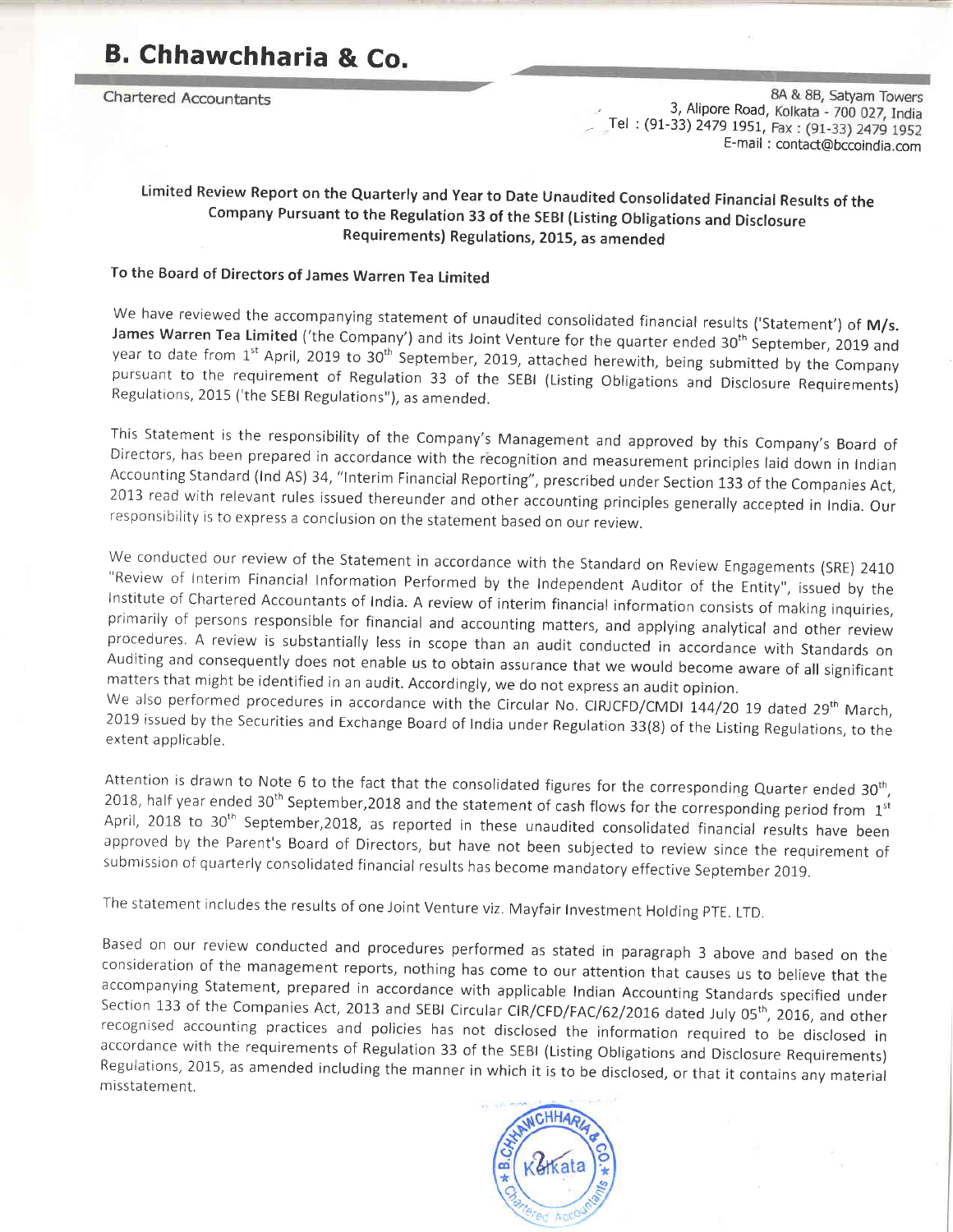# B. Chhawchharia & Co.

#### Chartered Accountants

The Statement also includes the Company share of net loss of Rs.0.26 Lakhs and Rs 0.35 Lakhs, forthe quarter and half year ended 30<sup>th</sup> September, 2019, respectively, as considered in the Statement, in respect of one its joint venture located outside India, whose interim financial results have been prepared by the management of the joint venture and converted by the management of the company into Ind AS compliant financial statement. The interim financial results of the joint venture have been furnished to us by the Management and our conclusion on the statement, in so far as it relates to the amounts and disclosures in respect of joint venture is solely based on management certified Ind AS financial results as stated in paragraph 3 above.

Our conclusion on the Statement is not modified in respect of this matter.

Place: Kolkata Date: 09<sup>th</sup> November, 2019

For B.Chhawchharia & Co.**Chartered Accountants** Firm Registration No: 305128E

Sushil Kumar Chhawchharia Partner Membership No.008482

: 1900 BY & 2 ARAA DW



Continuation Sheet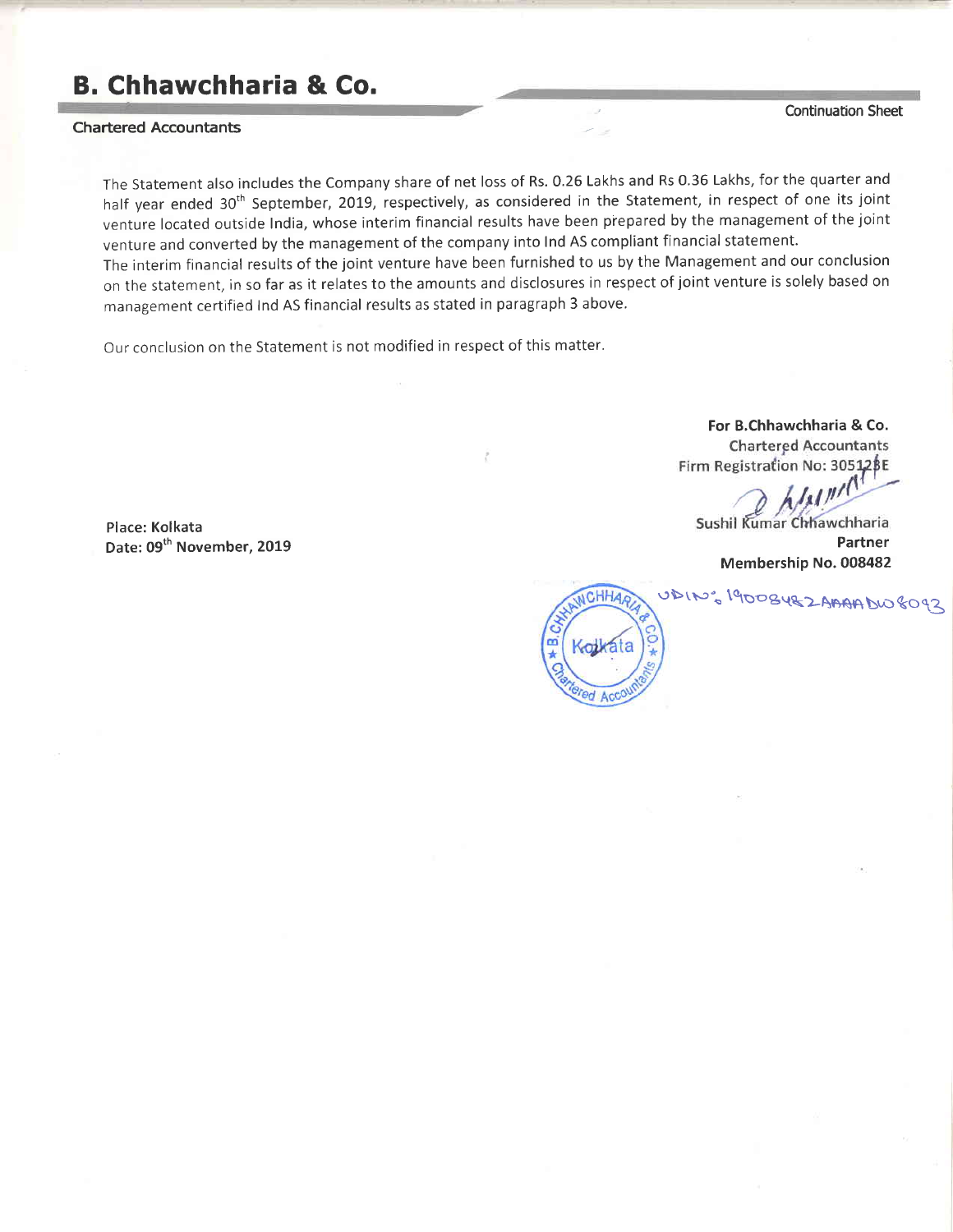

#### **JAMES WARREN TEA LIMITED ...** CIN: L15491AS2009PLC009345

Registered Office : Dhoedaam Tea Estate, P.O. Borahapjan, Dist. Tinsukia, Assam 786150, Tel: 03759-247922 Corporate Office : 12, Pretoria Street, Kolkata 700071 Telephone: 91-33-40341000 Tele fax: 91-33-40341015 Email: investors@jameswarrentea.com Website: www.jameswarrentea.com

Statement of Un-Audited Consolidated Financial Results for the Quarter and Half-Year Ended 30th September, 2019

|         | <b>Particulars</b>                                                                   | 3 months ended<br>on 30/09/2019 | Preceding 3<br>months ended on<br>30/06/2019 | Corresponding 3<br>months ended in<br>the previous year<br>on<br>30/09/2018 | Year to date for<br>the current<br>period ended<br>on 30/09/2019 | Year to date for<br>the previous<br>period ended<br>on 30/09/2018 | Previous Year<br>ended on<br>31/03/2019 |
|---------|--------------------------------------------------------------------------------------|---------------------------------|----------------------------------------------|-----------------------------------------------------------------------------|------------------------------------------------------------------|-------------------------------------------------------------------|-----------------------------------------|
|         |                                                                                      | <b>Un-Audited</b>               | Un-Audited                                   | <b>Un-Audited</b>                                                           | Un-Audited                                                       | <b>Un-Audited</b>                                                 | Audited                                 |
|         | <b>Revenue from Operations</b>                                                       | 5.160.01                        | 3.377.87                                     | 5.316.59                                                                    | 8,537.88                                                         | 8,620.74                                                          | 14,468.40                               |
|         | Other Income                                                                         | 56.81                           | 67.60                                        | 58.84                                                                       | 124.41                                                           | 125.35                                                            | 429.11                                  |
| Ш       | Total Revenue (I+II)                                                                 | 5,216.82                        | 3,445,47                                     | 5,375.43                                                                    | 8,662,29                                                         | 8,746.09                                                          | 14,897.51                               |
| IV.     | Expenses:                                                                            |                                 |                                              |                                                                             |                                                                  |                                                                   |                                         |
|         | (a) Cost of materials consumed                                                       |                                 |                                              |                                                                             |                                                                  |                                                                   |                                         |
|         | (b) Purchases of Stock-in-Trade                                                      |                                 |                                              |                                                                             |                                                                  |                                                                   |                                         |
|         | (c) Changes in inventories of finished goods, work-in-progress and stock in          | (1,702,52)                      | (1,018.86)                                   | (1, 413, 37)                                                                | (2,721.38)                                                       | (2,654,30)                                                        | (12.61)                                 |
|         | trade                                                                                |                                 |                                              |                                                                             |                                                                  |                                                                   |                                         |
|         | (d) Employee benefits expense                                                        | 3,227.68                        | 2.727.00                                     | 2,969.87                                                                    | 5,954.68                                                         | 5,892.16                                                          | 9,774.29                                |
|         | (e) Finance Costs                                                                    |                                 |                                              |                                                                             |                                                                  |                                                                   |                                         |
|         | (f) Depreciation & Amortisation Expenses                                             | 84.11                           | 79.96                                        | 85.63                                                                       | 164.07                                                           | 163.25                                                            | 307.36                                  |
|         | (g) Other Expenses                                                                   | 1.188.92                        | 1,188.87                                     | 1,390.39                                                                    | 2,377.79                                                         | 2,608.31                                                          | 4.264.08                                |
|         | <b>Total expenses</b>                                                                | 2,798.19                        | 2,976.97                                     | 3,032.52                                                                    | 5,775.16                                                         | 6.009.42                                                          | 14,333.12                               |
| v<br>vı | Profit/ (Loss) before exceptional items and tax (III-IV)<br><b>Exceptional items</b> | 2,418.63                        | 468.50                                       | 2,342.91                                                                    | 2.887.13                                                         | 2,736.67                                                          | 564.39                                  |
|         | VII Profit/ (Loss) before tax (V+VI)                                                 |                                 |                                              |                                                                             |                                                                  |                                                                   |                                         |
|         | <b>VIII Tax expenses</b>                                                             | 2,418.63                        | 468.50                                       | 2,342.91                                                                    | 2,887.13                                                         | 2,736.67                                                          | 564.39                                  |
|         | (1) Current Tax                                                                      | 445.00                          | 120.00                                       |                                                                             |                                                                  |                                                                   |                                         |
|         | (2) Deferred Tax                                                                     | 117.39                          |                                              | 480.22                                                                      | 565.00                                                           | 503.50                                                            | 85.00                                   |
|         | IX Profit /(Loss) for the period before share of results of Joint Venture (IX.       |                                 | (13.48)                                      | 49.64                                                                       | 103.91                                                           | 110.79                                                            | 76.17                                   |
|         | XII)                                                                                 | 1,856,24                        | 361,98                                       | 1,813.05                                                                    | 2,218.22                                                         | 2,122.38                                                          | 403.22                                  |
|         | Less: Proportionate share of loss in Joint Venture                                   | 0.26                            | 0.10                                         | 1.24                                                                        | 0.36                                                             | 2.50                                                              | 2.44                                    |
| x       | Profit/(Loss) for the period                                                         | 1,855.98                        | 361.88                                       | 1,811.81                                                                    | 2,217.86                                                         | 2,119.88                                                          | 400.78                                  |
|         | XI Other Comprehensive Income                                                        |                                 |                                              |                                                                             |                                                                  |                                                                   |                                         |
|         | A (I) Items that will not be reclassified to profit or loss                          |                                 |                                              |                                                                             |                                                                  |                                                                   |                                         |
|         | i. Remeasurements of the defined benefit plans                                       | (128.23)                        | (128.24)                                     | 55.73                                                                       | (256.47)                                                         | 111.46                                                            | (512.95)                                |
|         | ii. Equity Instruments through Other Comprehensive<br>Income                         | (13.83)                         | (58.23)                                      | 7.22                                                                        | (72.06)                                                          | 5.38                                                              | (3.53)                                  |
|         | (II) Income tax relating to items that will not be                                   | 15.00                           | 50.00                                        | (9.78)                                                                      | 65.00                                                            | (21.50)                                                           | 60.00                                   |
|         | reclassified to profit or loss                                                       |                                 |                                              |                                                                             |                                                                  |                                                                   |                                         |
|         | B (!) Items that will be reclassified to profit or loss                              |                                 |                                              |                                                                             |                                                                  |                                                                   |                                         |
|         | (II) Income tax relating to items that will be reclassified to<br>profit or loss     |                                 |                                              |                                                                             |                                                                  |                                                                   |                                         |
|         | XII Total Comprehensive Income for the period (Comprising Profit / (Loss)            | 1,728.92                        | 225.41                                       | 1,864.98                                                                    | 1,954.33                                                         | 2,215.22                                                          | (55.70)                                 |
|         | and Other Comprehensive Income for the period) (X+XI)                                |                                 |                                              |                                                                             |                                                                  |                                                                   |                                         |
|         | XIII Paid - up Equity Share Capital (Face value per share ₹ 10/-)                    | 697.91                          | 930.08                                       | 930.08                                                                      | 697.91                                                           | 930.08                                                            | 930.08                                  |
|         | XIV Earnings per share (not annualised)                                              |                                 |                                              |                                                                             |                                                                  |                                                                   |                                         |
|         | (a) Basic                                                                            | 25.76                           | 3.89                                         | 19.48                                                                       | 26.89                                                            | 22.79                                                             | 4.31                                    |
|         | (b) Diluted                                                                          | 25.76                           | 3.89                                         | 19.48                                                                       | 26.89                                                            | 22.79                                                             | 4.31                                    |

**NOTES** 

This Statement has been prepared in accordance with the Companies (Indian Accounting Standards) Rules, 2015 (Ind AS) as amended by the Companies (Indian Accounting Standards) Ŧ. (Amended) Rules, 2016 as prescribed under section 133 of the Companies Act, 2013 and other recognised accounting practices and policies to the extent applicable.

The format for un-audited half yearly and quarterly result as prescribed in SEBI's Circular CIR/CFD/CMD/15/2015 dated November 30, 2015 has been modified to the extent required to comply  $\overline{2}$ with requirements of SEBI's circular dated July 5, 2016, Ind AS and Schedule III (Division II) to the Companies Act, 2013 applicable to Companies that are required to comply with Ind AS, The Company has prepared Consolidated Financial Results for Consolidation of financial statement of its Joint Venture Company.  $\overline{3}$ 

 $\overline{4}$ 

Tea Industry being seasonal in nature, the above figures cannot be taken as indicative of full year.

The Company operates mainly in one business segment viz., Cultivation, Manufacturing and selling of Tea, being primary segment and all other activities revolve around the main activity. 5  $\overline{6}$ The Auditors have carried out Limited Review on the aforesaid Financial Results for the Quarter and Half-Year ended on 30th September, 2019 as required in terms of Regulation 33 of SEBI (Listing Obligations and Disclosure Requirements) Regulations, 2015 and the report was placed before the Board and the same was noted. In the previous year, the company has opted to publish Consolidated Financial Results o half year ended 30th September, 2018 are approved by the board of directors of the company but have not been subjected to review by the statutory auditors. Management has exercised necessary due diligence to ensure that the financial results provide a true & fair view of its affairs

 $\overline{7}$ As reported in the results for the quarter ended June 2019, the payout for buy back of 23,21,662 Equity shares has been made during the current quarter and consequent accounting effect with compliance thereof made.

 $\mathbf{a}$ 

onlightnice triction intust.<br>Previous year/ period figures have been regrouped/rearranged, wherever necessary to make them comparable with the current period figures.<br>The aforesaid Un-Audited Consolidated Financial Results 9



By order of the Board For James Warren Tea Limited

> ANIL KUMAR RUIA (Chairman) DIN 00236660

 $\zeta$  in lakhs)

Place : Kolkata Dated: 9th day of November, 2019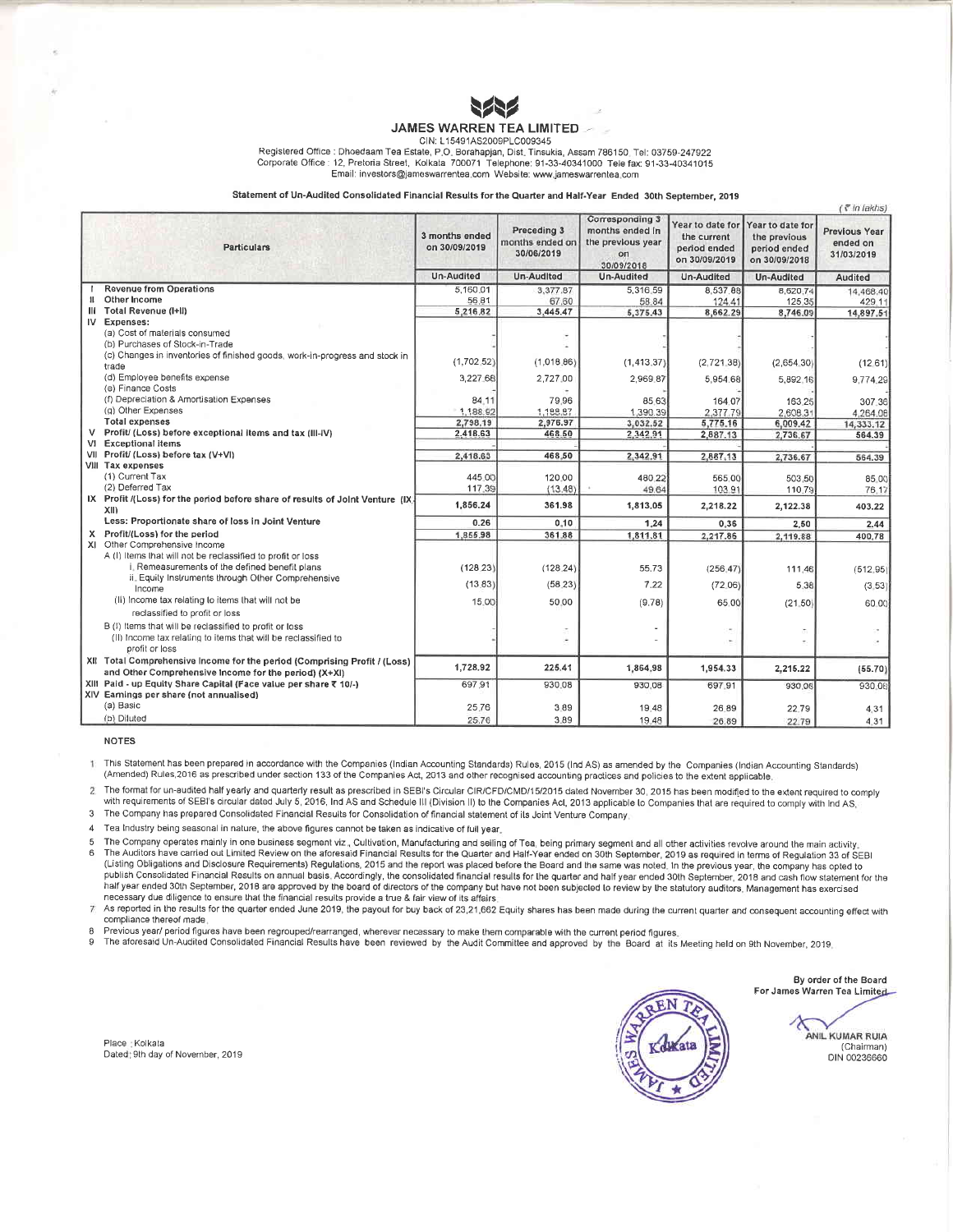

CIN: L15491AS2009PLC009345

Registered Office : Dhoedaam Tea Estate, P.O. Borahapjan, Dist. Tinsukia, Assam 786150. Tel: 03759-247922 Corporate Office : 12, Pretoria Street, Kolkata 700071 Telephone: 91-33-40341000 Tele fax: 91-33-40341015 Email: investors@jameswarrentea.com Website: www.jameswarrentea.com

# Statement of Consolidated Assets And Liablilities as at 30th September, 2019

|     |                                                                                                                                           |                                     | $($ ₹ in lakhs)                         |
|-----|-------------------------------------------------------------------------------------------------------------------------------------------|-------------------------------------|-----------------------------------------|
|     |                                                                                                                                           |                                     | <b>Consolidated</b>                     |
|     | <b>Particulars</b>                                                                                                                        | As at half year<br>ended 30/09/2019 | As at previous year<br>ended 31/03/2019 |
|     |                                                                                                                                           | (Un-Audited)                        | (Audited)                               |
| (1) | <b>ASSETS</b><br><b>Non-current assets</b>                                                                                                |                                     |                                         |
|     | (a) Property, Plant and Equipment                                                                                                         |                                     |                                         |
|     | (b) Capital work-in-progress                                                                                                              | 4580.10<br>751.62                   | 4287.80                                 |
|     | (c) Intangible assets                                                                                                                     | 2.87                                | 1194.48<br>3.41                         |
|     | (d) Financial Assets                                                                                                                      |                                     |                                         |
|     | (i) Investments                                                                                                                           | 2746.69                             | 4456.95                                 |
|     | (ii) Loans                                                                                                                                | 162.80                              |                                         |
|     | (e) Non-current tax assets (net)                                                                                                          |                                     | 162.30                                  |
|     | (f) Other non-current assets                                                                                                              | 197.92                              | 212.35                                  |
|     | <b>Total Non-current assets</b>                                                                                                           | 8.53<br>8450.53                     | 8.53                                    |
| (2) | <b>Current assets</b>                                                                                                                     |                                     | 10325.82                                |
|     | (a) Inventories                                                                                                                           |                                     |                                         |
|     | (b) Biological Assets other than bearer plants                                                                                            | 3470.84                             | 781,63                                  |
|     | (c) Financial Assets                                                                                                                      | 138.90                              | 78.81                                   |
|     | (i) Investments                                                                                                                           |                                     |                                         |
|     | (ii) Trade receivables                                                                                                                    | 457.40                              | 3821.53                                 |
|     | (iii) Cash and cash equivalents                                                                                                           | 2199.00<br>464.10                   | 140.23<br>109.78                        |
|     | (iv) Loans                                                                                                                                | 904.86                              | 903.09                                  |
|     | (v) Others financial assets                                                                                                               | 69.40                               | 49.95                                   |
|     | (d) Current Tax Assets (Net)                                                                                                              |                                     |                                         |
|     | (e) Other current assets                                                                                                                  | 526.91                              | 539.08                                  |
|     | <b>Total Current assets</b>                                                                                                               | 8231.41                             | 6424.10                                 |
|     | <b>Total Assets</b>                                                                                                                       | 16681.94                            | 16749.92                                |
|     | <b>EQUITY AND LIABILITIES</b><br>(1) Equity                                                                                               |                                     |                                         |
|     | (a) Equity Share capital                                                                                                                  | 697.91                              | 930.08                                  |
|     | (b) Other Equity                                                                                                                          | 9939.90                             | 10423.32                                |
|     | <b>Total Equity</b>                                                                                                                       | 10637.81                            | 11353.40                                |
|     | <b>Liabilities</b>                                                                                                                        |                                     |                                         |
| (2) | <b>Non-current liabilities</b>                                                                                                            |                                     |                                         |
|     | (a) Financial Liabilities                                                                                                                 |                                     |                                         |
|     | (i) Borrowings                                                                                                                            |                                     |                                         |
|     | (ii) Trade payables<br>(iii)Other financial liabilities                                                                                   |                                     |                                         |
|     | (b) Provisions                                                                                                                            |                                     |                                         |
|     | (c) Deferred tax liabilities (Net)                                                                                                        | 1605.34<br>404.24                   | 1436.73<br>300.33                       |
|     | (d) Other non-current liabilities                                                                                                         | 218.11                              | 228.15                                  |
|     | <b>Total Non-current liabilities</b>                                                                                                      | 2227.69                             | 1965.21                                 |
| (3) | <b>Current liabilities</b>                                                                                                                |                                     |                                         |
|     | (a) Financial Liabilities                                                                                                                 |                                     |                                         |
|     | (i) Borrowings                                                                                                                            |                                     |                                         |
|     | (i) Trade payables                                                                                                                        |                                     |                                         |
|     | Total Outstanding dues to Micro Enterprises and Small Enterprises<br>Total Outstanding dues to Creditors other than Micro Enterprises and |                                     |                                         |
|     | Small Enterprises                                                                                                                         | 1110.81                             | 997.88                                  |
|     | (ii) Other financial liabilities                                                                                                          | 1148.40                             | 722.36                                  |
|     | (b) Provisions                                                                                                                            | 886.51                              | 1509.90                                 |
|     | (c) Current Tax Liabilities (Net)                                                                                                         | 494.61                              |                                         |
|     | (d) Other current liabilities                                                                                                             | 176.11                              | 201.17                                  |
|     | <b>Total Current liabilities</b>                                                                                                          | 3816.44                             | 3431.31                                 |
|     | <b>Total Equity and Liabilities</b>                                                                                                       | 16681.94                            | 16749.92                                |